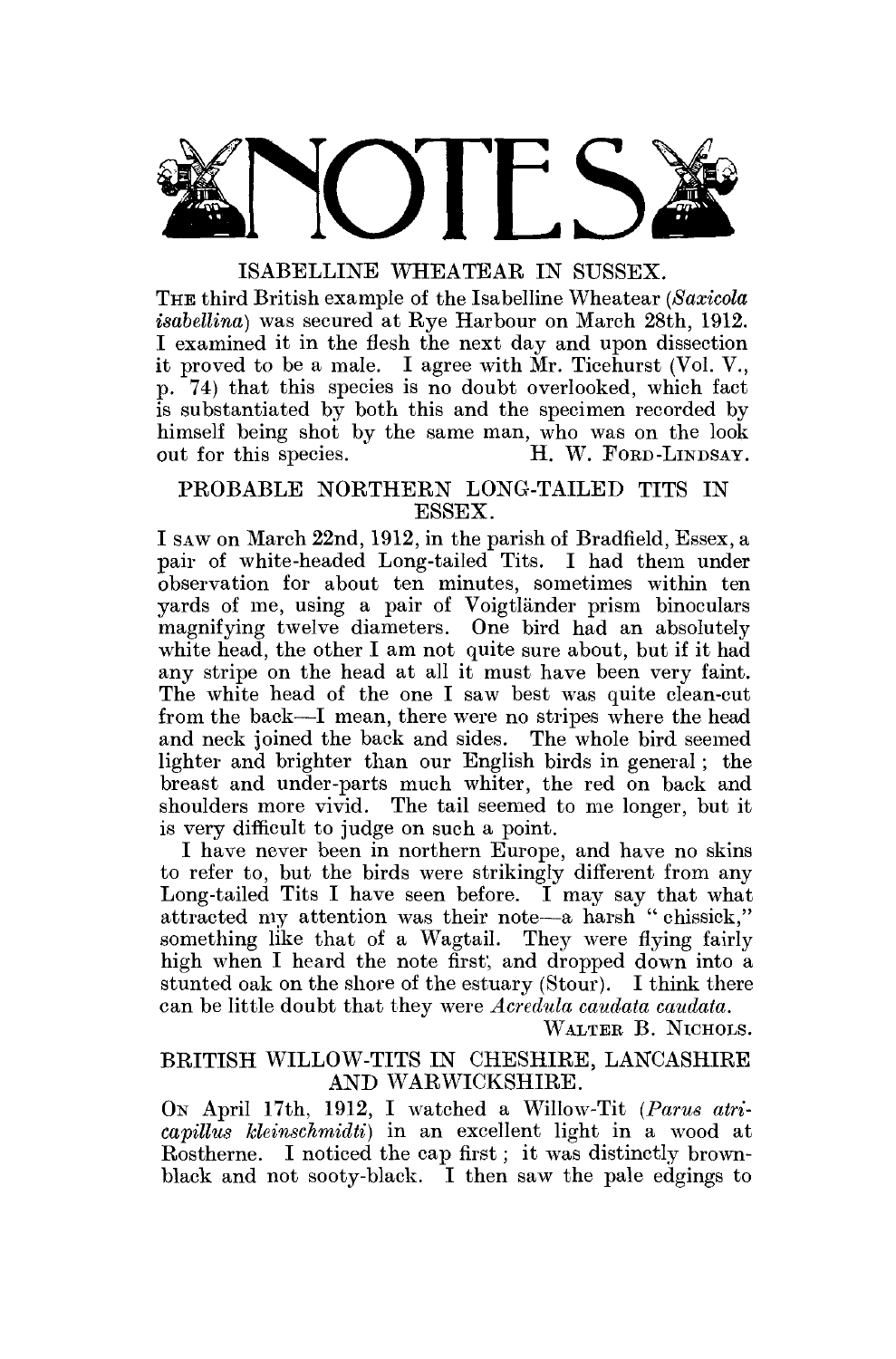the secondaries quite distinctly, but they were not so markedly distinct as to make me imagine that the bird might be a Northern Willow-Tit. When it spread its tail as it was balancing on a slender twig of a birch, I could see the rounded shape. I recorded the species for Lancashire from a bird in the Warrington Museum, but this is the first Willow-Tit I have seen or heard of in Cheshire. There was a second Tit with it, but I did not see it clearly enough to be sure about its identity ; I believe that it was another Willow-Tit.

A pair of Marsh-Tits are nesting in the same wood, and I have for some time been carefully observing every Marsh-Tit in this wood and in the neighbourhood, in the hope of identifying a Willow-Tit. I feel confident in asserting that the Marsh-Tit is by far the commoner bird of the two in Cheshire. T. A. COWABD.

THE Willow-Tit *(Parus atricapittus kleinschmidti)* not having yet been recorded from Warwickshire, it is interesting to note that Mr. H. F. Witherby has pronounced two skins, which he has kindly examined for me, to be of this species ; both are Warwickshire specimens, being respectively an adult female, Earlswood, December, 1893, and an adult male, Kenilworth, December 25th, 1911. They belonged to Mr. T. Ground, who has very kindly given me the 1911 specimen, while the other remains in his collection.

A. GEOFFREY LEIGH. ON April 18th, 1912, in Boggart Hole Clough, one of the Manchester Public Parks, I saw two birds which I concluded were Willow-Tits (Parus atricapillus kleinschmidti). I watched them for some time at a distance of a few feet, feeding on the ground, and on a willow tree, and noticed that the crown of the head was unmistakably brown-black, quite different from the glossy black of the Marsh-Tit, being dull in appearance and giving the impression of being far less clear-cut along the edges of the crown than in a Marsh-Tit. The tail seemed to be rounded, and the light edges to the secondaries made a noticeable light buff or yellowish mark on the wings, when seen at close quarters. One bird seemed to have rather more brown in the crown than the other. They continually uttered a high thin note. In general appearance they looked altogether duller than Marsh-Tits.  $A. W. BoyD.$ 

THE GREEN WOODPECKER'S METHOD OF EXTRACTING LARVÆ FROM WILLOWS.

THE occupation of a basket-maker in north Norfolk has made it necessary to acquaint myself with the production and cutting of osiers in all their stages. The pursuit of this work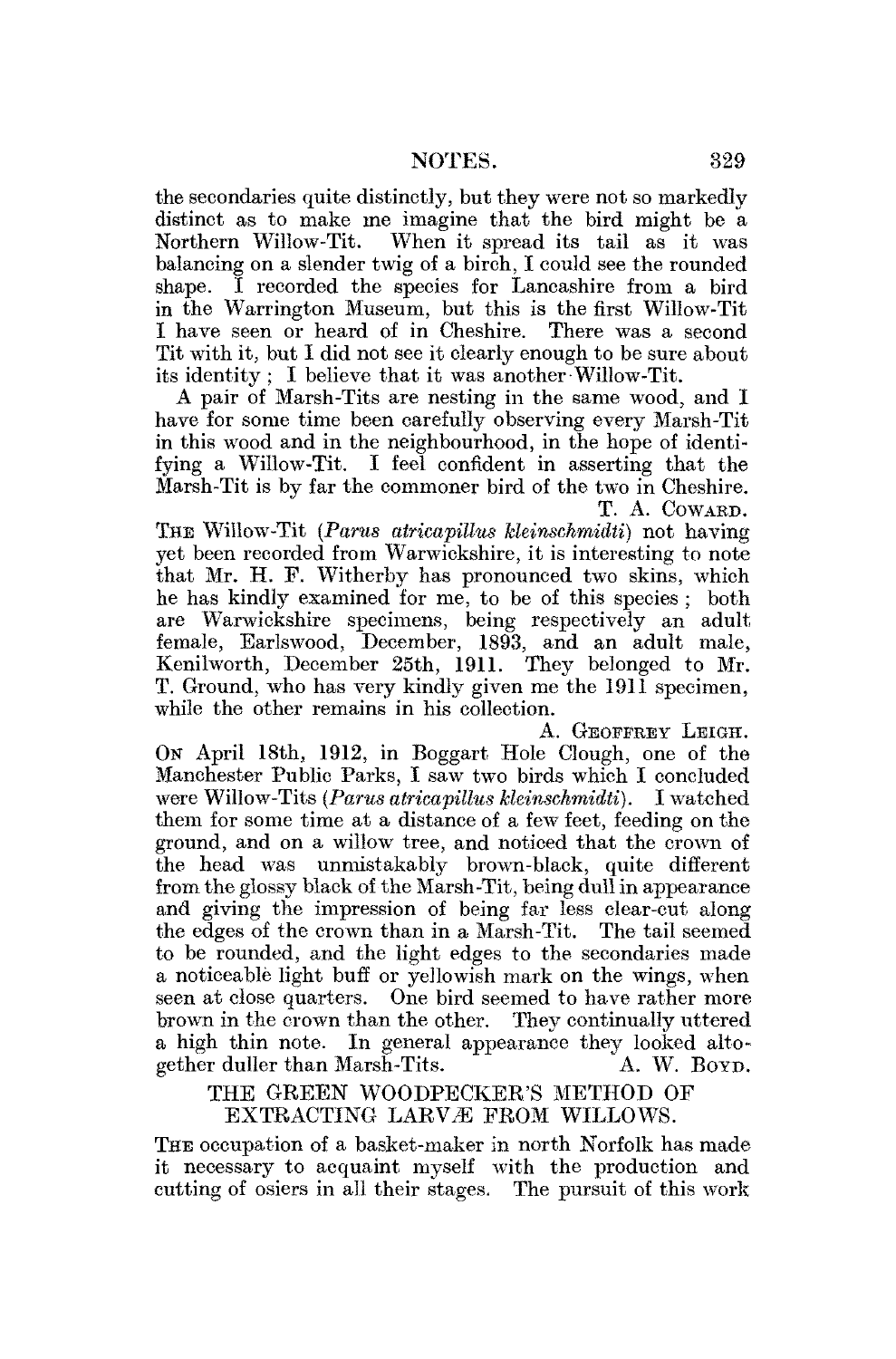has given me many opportunities for noticing a circumstance in the life of the Green Woodpecker *(Gecinus viridis)* which hitherto I have not seen noticed. It is the method by which this bird extracts the larvae of some kind of moth from growing osiers or willows. I have never known these larvae to be found in willows less than two years old and in plants of that age the larvæ are small, whereas in willows of three and four years



TOP, APERTURE MADE BY WOODPECKER; BOTTOM, EXIT BORED BY GRUB.—*Natural size.* 

old they are as large as in those of eight years old. Above this age I have had no experience. How the grub gets to the inside of the growing willow I could never ascertain, but as many of the shoots spring from stumps that are partly decayed, it is highly probable that the egg from which the grub is hatched is deposited in a decayed part of the stump, from which position the grub could easily work its way beneath the growing willow and take up the position in which I have invariably found it, namely in the centre. I have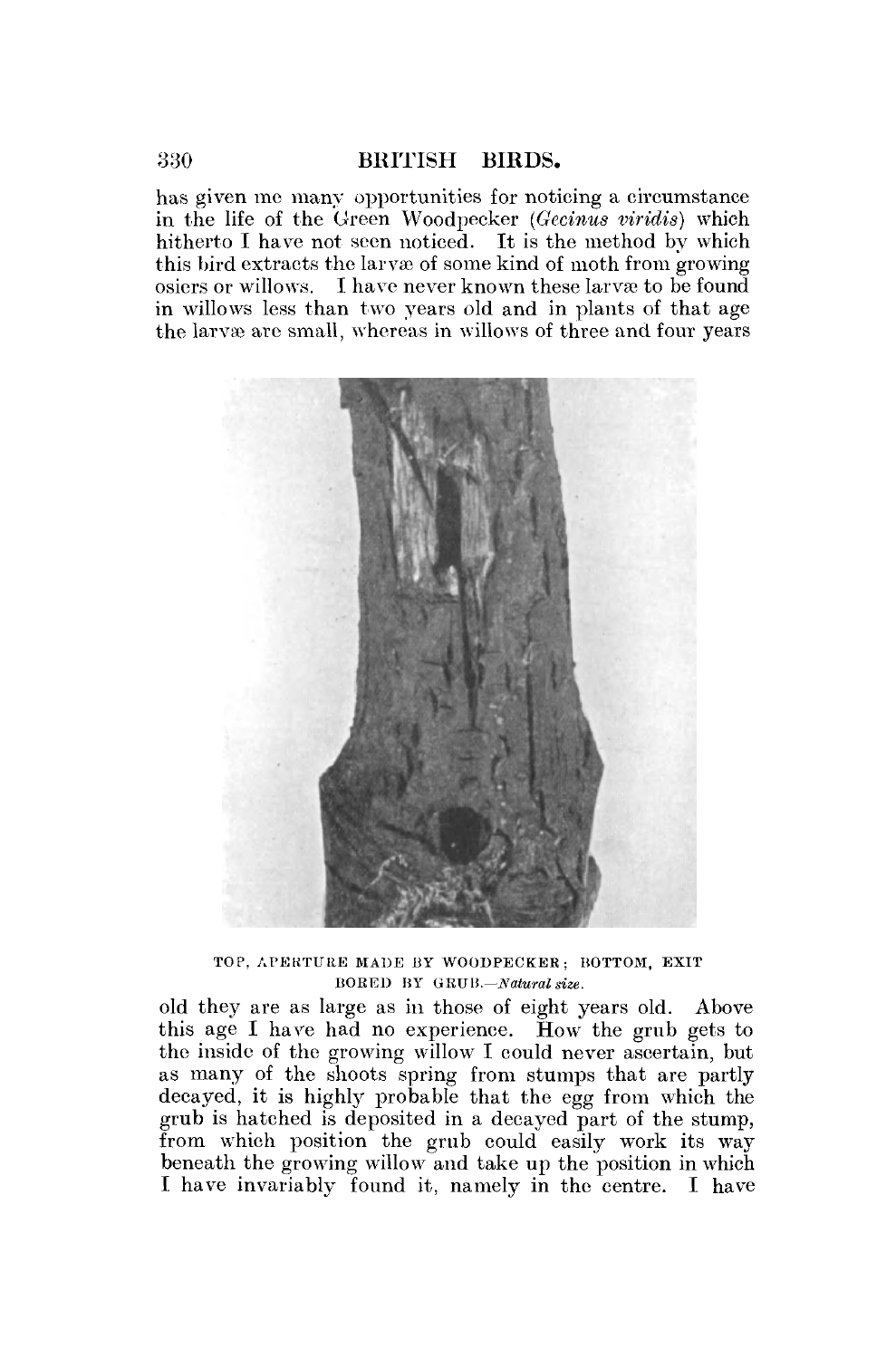always found that the grub is situated in a soft kind of willow, the hard ones being avoided, apparently for several reasons ; first, the hardness of the wood; second, the soft willows are probably nicer to the taste, and more easily gnawed ; thirdly, there is much more pith in the soft than the hard willows, and as this is always gnawed out it may form the principal food of the grub. I am strongly inclined to think that the grub belongs to the hornet moth *(Trochilium apiformis)*. is a rather sickly yellowish-white colour, varying slightly with the age and quality of the wood in which it is found, the head being of a rich chestnut-brown. I have always found them head upwards, which has led me to think that they cannot turn in their holes, and in this position they avoid their own droppings which accumulate in the abandoned part of their tunnels. As stated, the grub's method of ingress can only be assumed by me, but of its egress I can with certainty mention two ways. In one, the insect gnaws its own way out; in the other, it is assisted by the Woodpecker.

How the Woodpecker locates the grub is somewhat of a mystery, but this it does with unfailing certainty, and often effects the capture of the grub with a single perforation ; sometimes two are necessary, and on very rare occasions three are found—one, however, being most frequent. When two or three perforations are made, I am inclined to think that the grub inside the willow is alarmed at the hammering of the bird outside, and moves to escape capture, rather than attribute two or three punctures to the inability of the bird to find the exact spot which the grub occupies. The holes made in the willows by the Woodpecker vary according to the thickness of the wood through which the bird chips its way to the grub ; thick pieces making larger holes necessary to enable the bird to work. As already stated, I do not know how the bird finds the situation of the grub, but I have never seen holes chipped in the wood by the bird without evidence of the grub having been there, and its removal has been just as certain. The holes made by the bird are all similar in shape, the long way of the hole being always vertical, and the wood removed in making it is chipped and splintered from its sides in small pieces, which run with the grain, and then broken off at top or bottom, whilst those made by the grub are all round, and about the same size. What has been written thus far applies to shoots of willow that are growing, but old and decayed stumps often hold several grubs at one time. There, of course, they cannot gnaw or feed on the pith of the wood as when the wood is small and only one grub is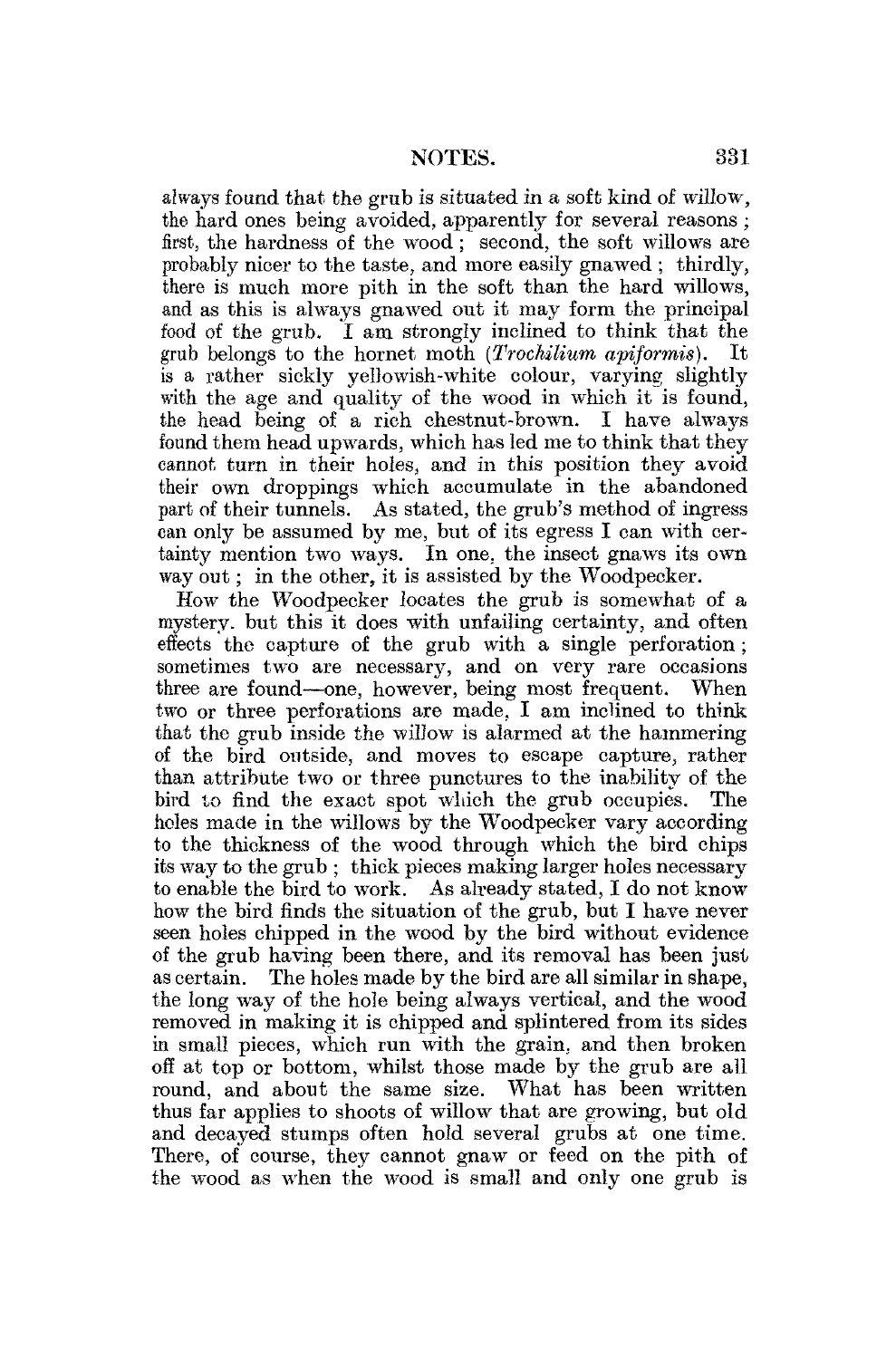found in a shoot, but in both cases the bird's method of procedure is the same, although its object seems more easily attained where the wood is decayed.

The grub does not seem to affect the growth of the shoots, and I could never find external evidence as to whether a grub was inside or not, and to me it is a complete puzzle how the bird ascertains which shoots contain grubs when thousands of the unaffected shoots are growing side by side and many of them so much alike that it is impossible for a man to find any difference in them. I have occasionally found traces of two grubs in one hole, one grub having been removed by the bird whilst the other has gnawed its way out. In this case it seems that grub number one has been assisted from his lodgings, whilst number two appears to have eaten his way through the wooden walls.  $\overline{M}v$  reasons for supposing this are that if left entirely to itself the grub always eats its way out at the very top of the central burrow, quite horizontally ; it is there, too, that the grub is mostly taken by the bird, and its career as a living entity ceases. The second grub, finding itself in the tunnel already made, gnaws its way out much lower down. It also seems to me that the bird searches for the chrysalis with even greater success, as this is invariably lodged near the bark. Here I have never seen more than one hole made by the Woodpecker, and that a comparatively small one, as in this stage the insect appears more easily extracted, but the character of the hole made by the bird is unmistakeable.

J. W. SMALLS.

## DOES THE MALE OR FEMALE WOODPECKER BORE THE NESTING-HOLE ?

CAN any of the readers of BRITISH BIRDS inform me whether it is only the female Woodpecker which bores the hole for the nest, or whether both sexes take a share in this operation? E. TAPSELL.

[Reliable modern observations on the share of boring by the sexes of the British Woodpeckers seem to be very scanty, which is the more remarkable as they can be distinguished without difficulty. Naumann implies that both sexes of Green Woodpecker bore, though he does not definitely state the fact. Boring in the case of the Lesser Spotted Woodpecker is said bothig in the case of the Besser Spotted Woodpecker is said<br>to be performed by both sexes (Messrs, Walpole Bond, C. Dixon, etc.), but fresh observations on this point are much needed. Mr. Harting quotes an anonymous observer who saw both sexes of Green Woodpecker working hard at a hole, the first piece of bark being removed by the hen, and the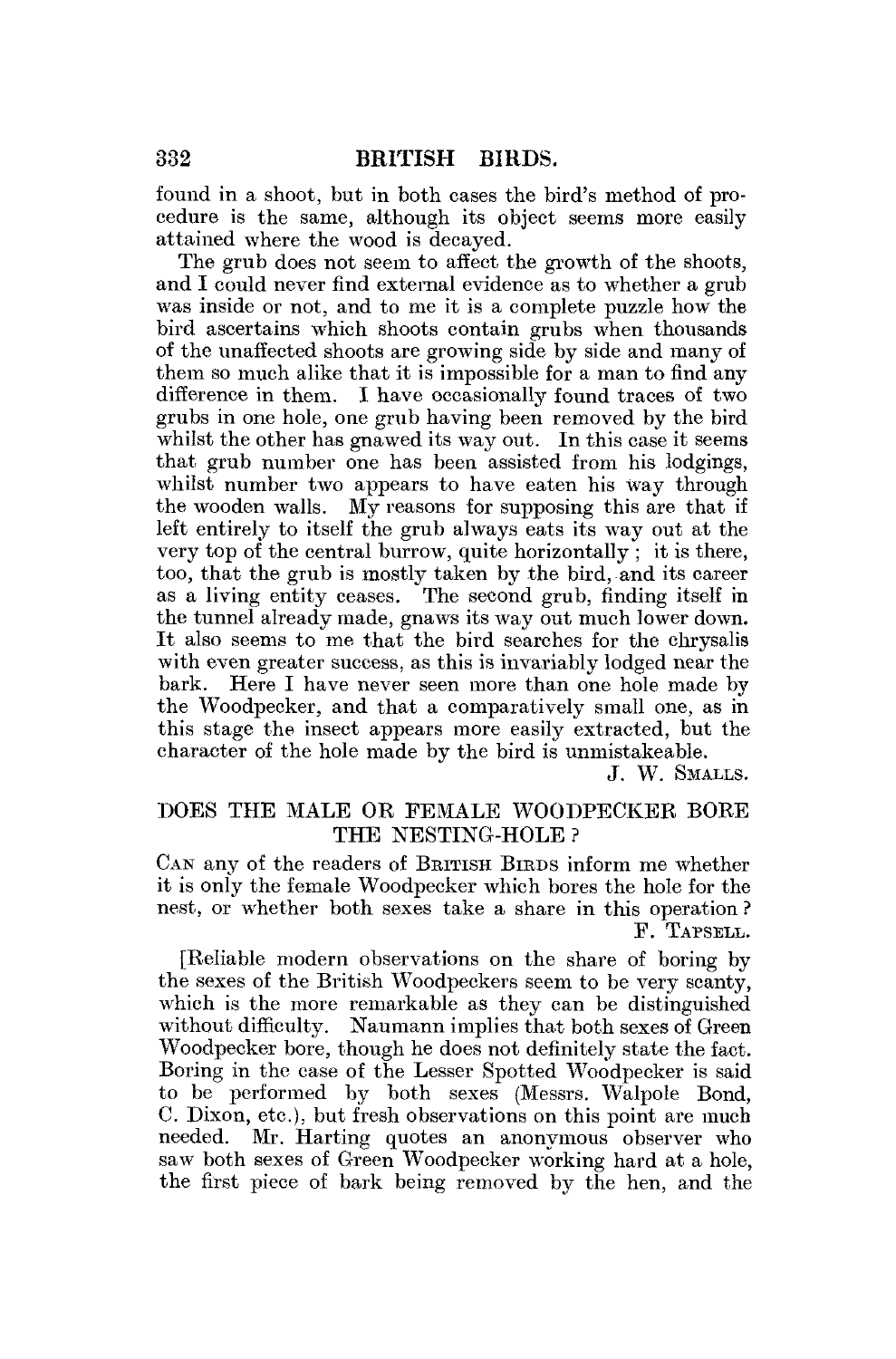hole completed after two days work. Possibly this case was exceptional, and the bird may have been ejected from a hole when about to lay. The male of the Continental Green Woodpecker, which probably does not differ in its habits from the English bird, has been observed in the act of boring by Herr C. Loos, and most Continental observers ascribe the greater share of the work of nest-boring to the male Woodpeckers in other species.— $F$ , C. R. JOURDAIN.]

# ACTIONS OF A KINGFISHER ON THE WATER.

WHILE fishing in Ynisyfro Reservoir, near Newport, Monmouthshire, on March 20th, 1912, I noticed a bird on the water about one hundred yards from land. It was making its way rapidly to the side by a series of hops—something like a stone thrown along the surface—striking the water and bounding up again with the aid of its wings. After about a dozen such hops it would sit on the water to rest. I thought it was a starling, and watched carefully, to see if it could swim, but am certain that it made no attempt to do so. Upon reaching the place where it landed, I found it was a Kingfisher *(Alcedo ispida).* Its neck and one wing were injured—I think by flying against a telephone wire that runs near the pond—and it could not fly. Its feathers were hardly wet. R. C. BANKS.

[On one occasion a young Kingfisher, not long out of the nest, came flying round a corner where I was standing. It turned away rapidly, but flying low struck the water, and was unable to recover itself, flapping along the surface and half turning itself in the water with each stroke. It was only with the greatest difficulty that it managed to reach the opposite bank. As far as  $\tilde{I}$  could see it appeared to be very wet, but as it was able to fly away before I could reach it, I had no opportunity of handling it. No attempt whatever was made to swim, the bird sitting half submerged in the water, when it paused for a moment from exhaustion.— F. C. R. JOURDAIN.]

#### LITTLE OWL IN SOUTH DEVON.

I WAS informed by Lieut. H. Wells, R.N., that while he was shooting in November, 1911, along the cliff at Thurlestone, south Devon, a Little Owl *(Athene noctua)* flew out right at his feet. He refrained from shooting it, but had not the slightest doubt about the identification, having often come across the bird out of England. A. H. MACHELL COX.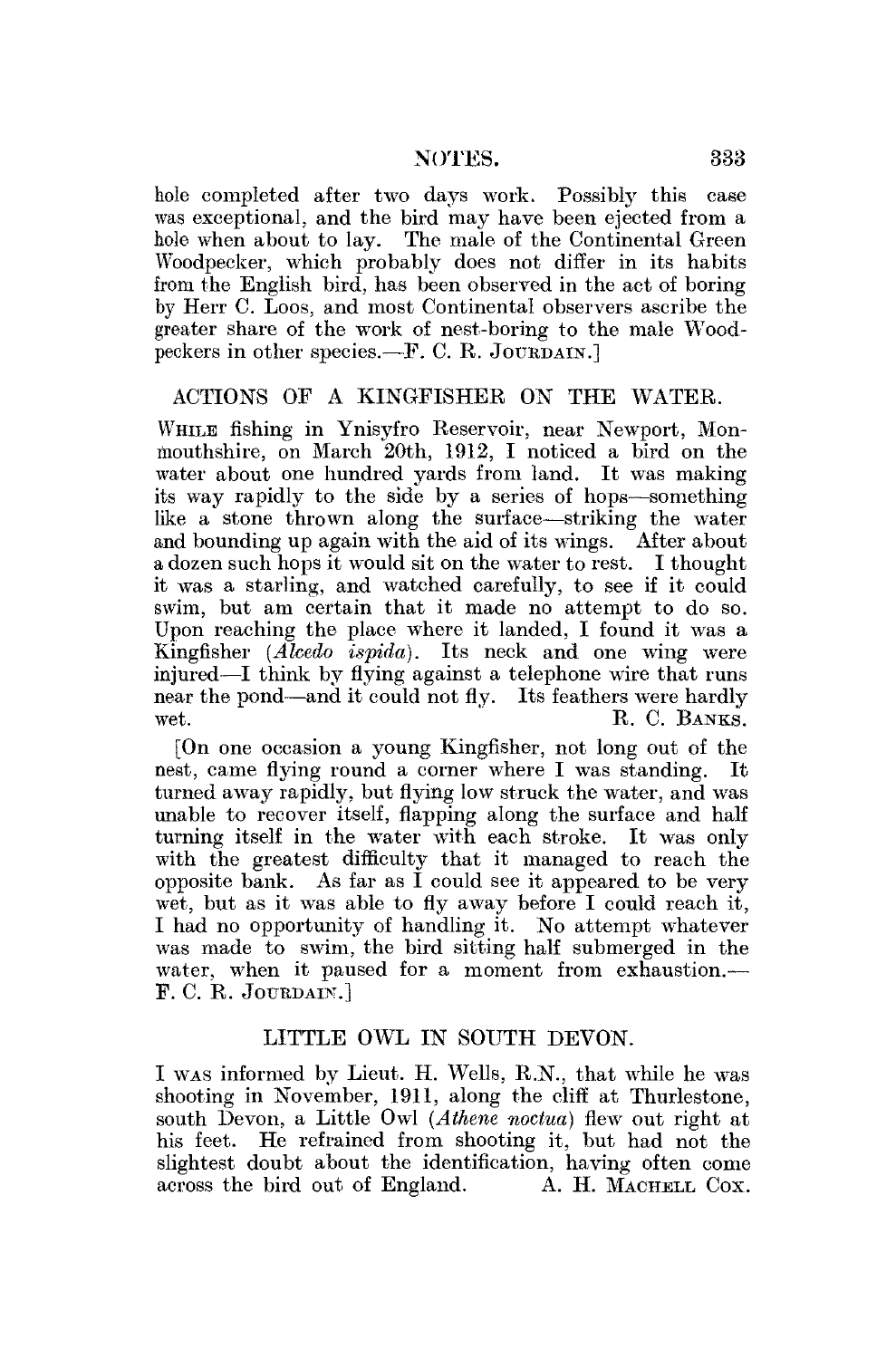# 334 BRITISH BIRDS.

#### SUPPOSED FORMER ABUNDANCE OP THE GLOSSY IBIS

In connexion with the note in last month's BRITISH BIRDS (p. 307) on the above subject by Mr. Gurney, the following may be of interest:—

On September 13th, 1906, I was following otter-hounds at Wangford in Suffolk, and while hounds were drawing a piece of marshy swamp, four of these birds were seen. They rose and flew round, coming quite close over members of the Field, several times. At the time I was standing near an old yokel, and I turned to him and asked him what he called them, and without a moment's hesitation he replied: " Well, we used to call 'em black curloo," and he went on to tell me that he " minded " a time when they were common. The next day I happened to be at a place on the Aldeburgh river, about twenty-one miles from Wangford, and I was informed that somewhere about a fortnight before a couple of these birds had been shot out of a flock of six; in all probability the same lot as I saw at Wangford. This old man's remark about the name seems to go to prove that the idea of the local name of " black curlew " is not so unlikely as Mr. Gurney suggests. E. FRASER STANFORD.

#### MOVEMENTS OF BRENT GEESE ON THE COAST OF NORTHUMBERLAND.

THE following notes on the movements of Brent Geese *(Bemicla brenta)* during the recent cold weather on the south-east coast of Northumberland may be of some interest, as so little appears to be recorded concerning the movements of Geese :—

Jan. 23rd, 1912. Very fine. Wind N.E. up to 3 p.m., then heavy gale from east with much rain and sleet. Cullercoats,  $3.\overline{15}$  p.m. Gale increasing. Flock of twelve--fifteen Brent passing north, close to shore. 3.30. Gale subsided, rain continuing.

Feb. 2nd. St. Mary's Island. Last night extremely cold with much snow.  $2^{\circ}$ a.m. Wind N.E. increasing to gale. Severe blizzard at daylight. 9.45 a.m. Flock of twelve Brent passed north, battling hard against the wind, and went over the island. H. V. Charlton shot one, an adult male of the light-breasted form *(B. b. glaucogastra).* 10.15 a.m. Another flock of ten-twelve flying in exact track of former. Both skeins flew some six yards from the surface of the water, but on passing over the island they rose to height of forty-five feet. They followed the trend of the coast-line, as much as possible, making no direct course. My brother procured an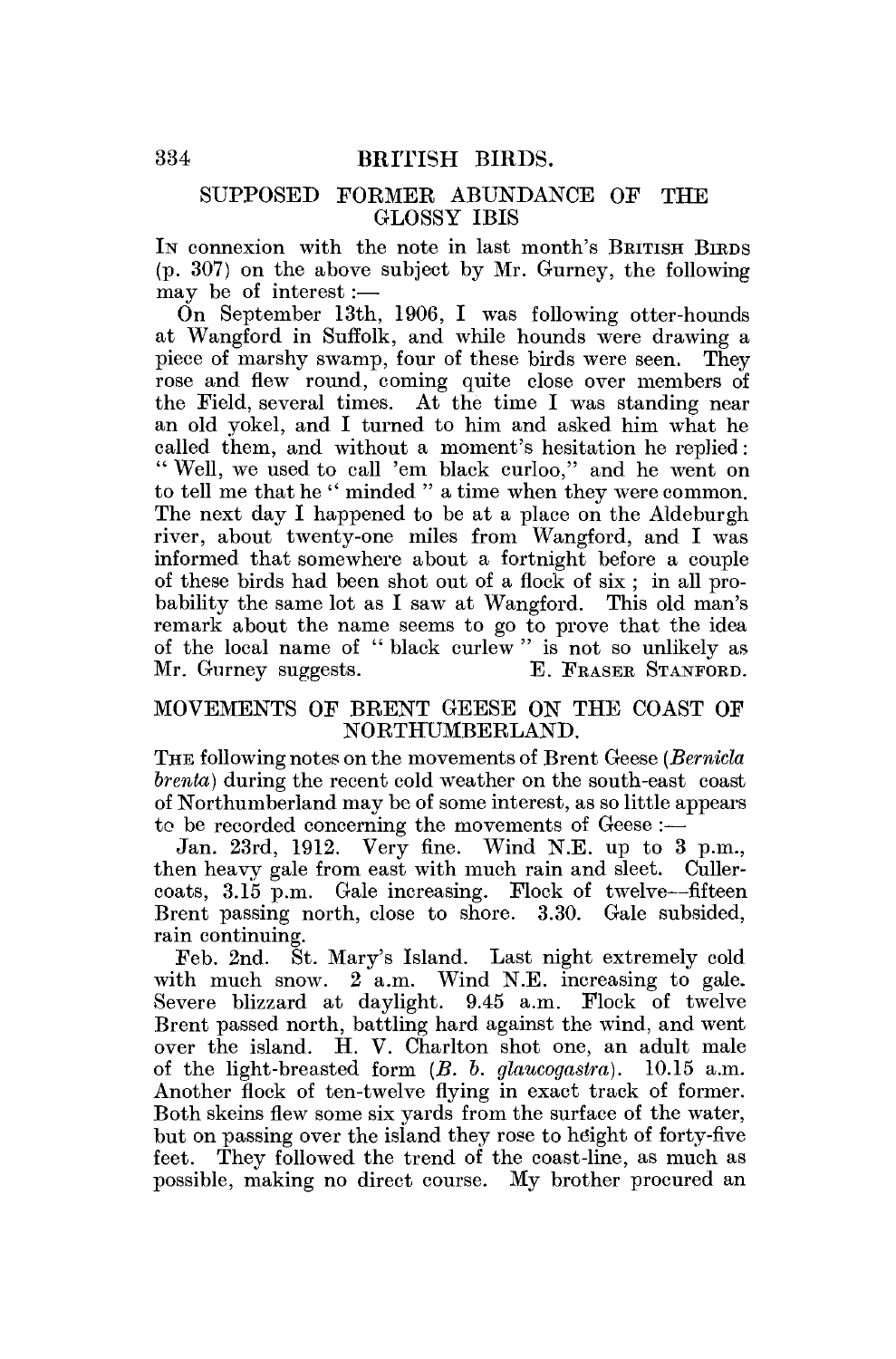immature male of the light-breasted form from the last flock.

Feb. 3rd. Wind N.E. by E. Very heavy gale, worse than yesterday. Frost 13° last night. More snow. 10.45 a.m. Skein of fifteen Brent hard pressed by weather and forced back. They circled round high up twice, then attempted to face the wind again and passed to the north. 10.50. St. Mary's Island. Two shot from flock of ten-twelve. 10.55- 11.10. Several small parties of five to fifteen going north passed close to the breakers. 11.45. Flock of fifteen. 11.55. Two passed over ; one shot by my brother, an adult female of the light-breasted form. 12.10 p.m. Flock twelvefifteen. Storm abating and consequently the Geese keep farther from land, passing close over the sea. Many hundreds passed all the rest of day, out to sea.

Feb. 4th. 9 a.m. Wind W. Foggy. Two Brent passing south. 9.50. Flock going north close by shore. Flock going north close by shore.

Feb. 5th. Twenty to twenty-five passing north. Mild and foggy. Wind S.E. None of the flocks seen had more than twenty-five birds in them.

Brent have been exceedingly numerous this winter at Holy Island, and shoulder-guns have probably done better than ever known before. A friend of mine got six in two days' shooting during the heavy south-easterly gale of January 16th and 17th. A notice in the *Newcastle Daily Journal,*  February 7th, states : "Brent Geese are here (Holy Island) in large numbers, and are more easily captured than I have known for several years. There has been quite a harvest for the local sportsmen." This has reference of course to the punt-gunners.

In the *Shooting Times* it is stated that it is some four winters since there was even a fair show of Brent at Holy Island, and the luck of shoulder-gunners this year is also mentioned, one man having got as many as twenty in a few days. Thus it appears that the Brent have been there in record numbers this year. From the records I can obtain for my own district it is about twenty-seven years since a migration in any numbers was observed there : one of the years in which the abundance of this species was noted at Holy Island by Mr. Abel Chapman.

I am of opinion that migration does not take place close up this coast except under abnormal conditions. It is probable that the birds pass north several miles out to sea, or possibly when the weather is settled they make a line from their quarters on the Continent and cross directly to Holy Island (undoubtedly the destination of the flocks seen by us). J. M. CHABLTON.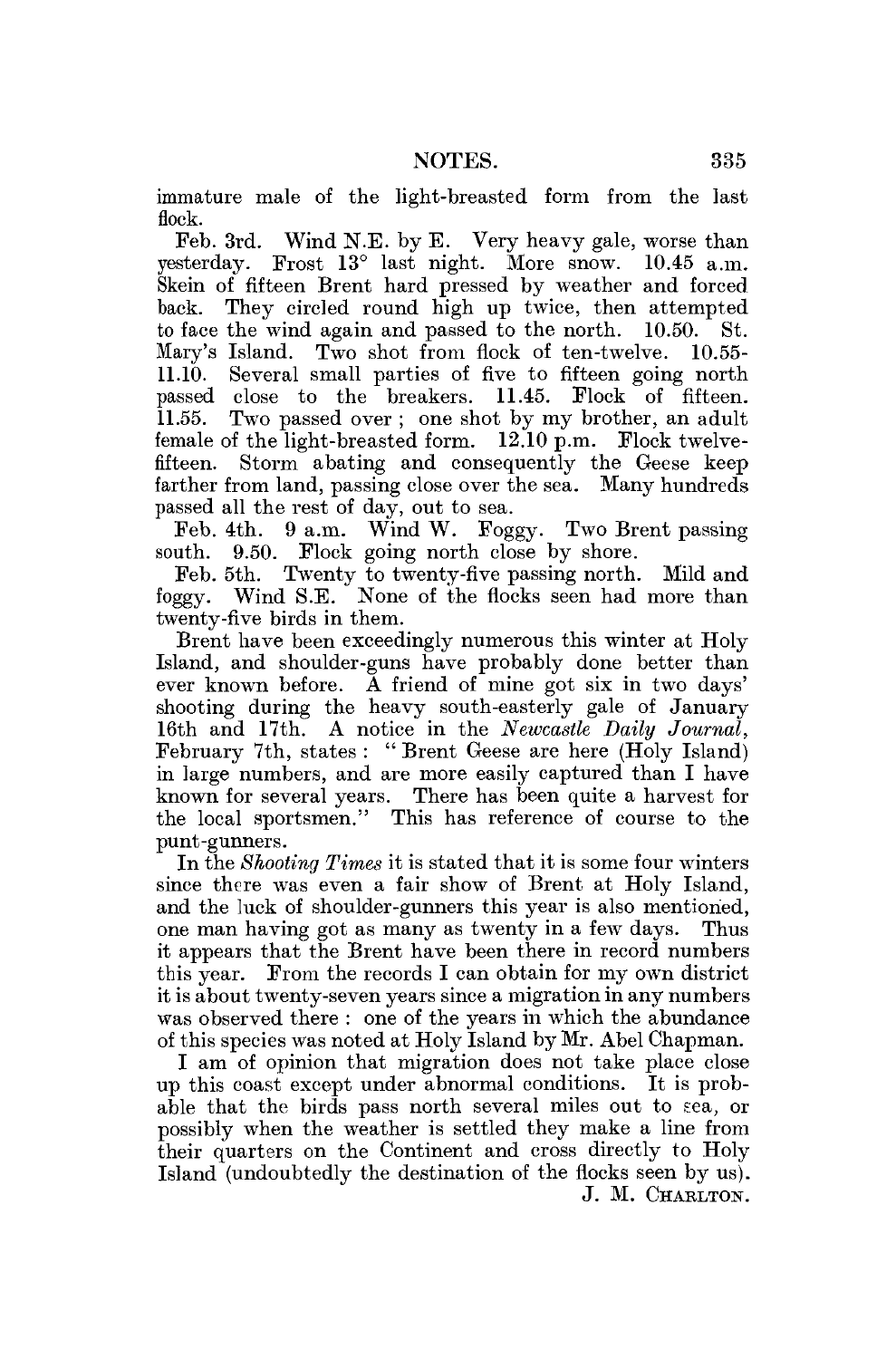EARLY NESTING OP COMMON SNIPE IN WILTSHIRE.

THE Snipe *(Gallinago colestis)* began their spring call and to " drum" at Downton on February 16th,  $19\overline{12}$ —at least, that was the first time I heard them. I have noted the call, but never, I think, the " drumming " earlier in the year. On March  $15th$  my man reported to me that he had flushed a Snipe off three eggs, and on April 2nd two young ones were hatched. This seems to be a very early date.

E. G. PENROSE.

[Dr. Penrose's date is early, but not unprecedented. In Mr. Abel Chapman's *Bird-Life of the Borders,* 2nd ed., p. 51, he states that he has known of a nest (presumably with eggs) as early as March 19th, and of young Snipe on the wing by the end of April. This is the more remarkable, as unlike Dr. Penrose's record, it comes form a northern county. In Dorset Mr. A. G. Cowie recorded a nest with four eggs on March 31st, 1911 (*Field*, May 6th, 1911).—F. C. R. JOURDAIN.]

SALE OP TWO EGGS OP THE GREAT AUK. On April 17th, 1912, Mr. J. C. Stevens sold at 38, King Street, Covent Garden, two eggs of the Great Auk *(Alca impennis*  Linn.), both of them the property of Lady Greville Smyth, of Ashton Court, Somerset.

The first specimen offered (Lot A) was one of the two eggs purchased at an auction in Kent, and exhibited by me at the meeting of the British Ornithologists' Club on April 18th of that year, and whose history, so far as I could trace it, was given in the *Ibis* for 1894, pp. 422-3. It was the second of the two eggs sold on April the 24th, 1894, and was purchased by Mr. Henry Munt for £183 15s. On June 20th, 1900, it was again put up for sale at these rooms, and purchased by Mr. James Gardner for the late Sir Greville Smyth, Bart., the price paid being £189. On this its third appearance it was purchased for £157 10s. by Messrs. Rowland Ward, Limited.

I much regret that in some of the accounts of this auction this egg has been confused with the other specimen sold on April 24th, 1894, which was bought by Mr. Herbert Massey, of Didsbury, for £273, in whose collection it still remains an error which I fear may give great trouble to future historians of the remains of this extinct bird.

The second egg (Lot B) was exhibited by me at the meeting of the British Ornithologists' Club on March 13th, 1912. Very little of its history is known. Many years ago Sir Greville Smyth purchased a box of seabirds' eggs from Mann, a Natural History dealer at Clifton, and on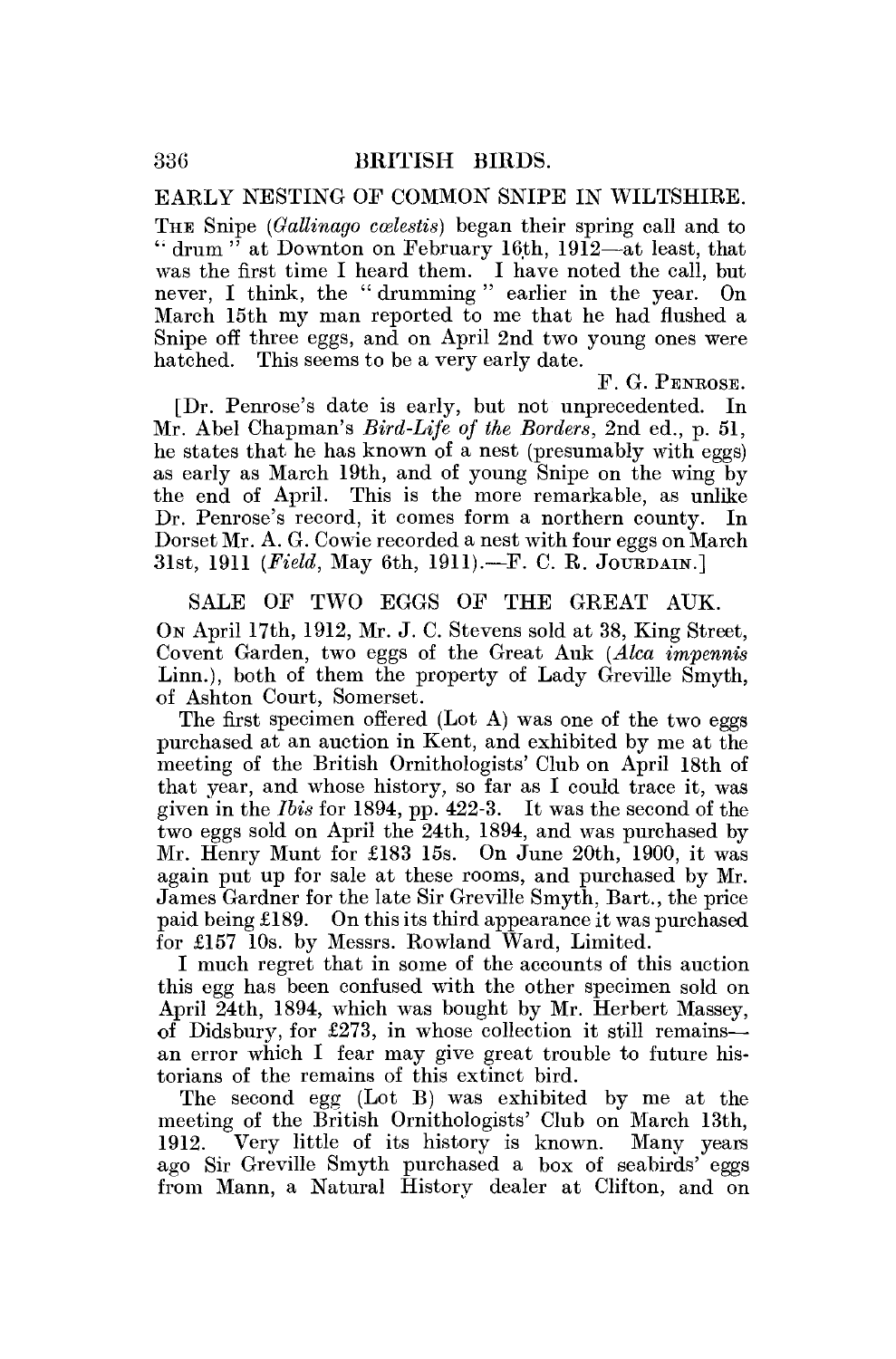unpacking them found this egg. He placed it on one side for further examination, but omitted to do so, and the egg was overlooked until 1900. In the *Ibis* for that year I described it, *vide* p. 694, but was under the impression at the time that it belonged to Mr. Gardner, who showed it to me and kindly allowed me to have it photographed. It also was purchased on April 17th, 1912, by Messrs. Rowland Ward, Limited, but only realised £147. EDWARD BIDWELL.

THE 1912 " WRECK " OF THE LITTLE AUK.

SCOTLAND.—An excellent general account of the visitation as it affected Scotland is given in the April issue of the *Scottish*  The bulk of the records are stated to have occurred during and immediately after the fierce easterly gale of January 15-18th, while by February the majority had disappeared. Further south, however, it will be remembered that even greater numbers occurred in the first week of February than in January, and this was apparent even as far north as Northumberland *(cf. supra,* pp. 309-10), while the majority of inland English records were early in February. Even as early as the middle of November and onwards until the January gale Little Auks were noted in the Orkneys and Shetlands as being present in " great numbers," and in December and January a good many were recorded on the coasts of the mainland down to the Clyde and the Forth, but chiefly on the east side. The gale in the middle of January brought hundreds to grief on the east coast from Shetlands to Berwick, and they seem to have been in greatest numbers in the Firth of Forth, where on January 18th—the last day of the gale—hundreds were seen about the May and around the Bass, while during the next few days the tide washed them up in " dozens " on the shores of the Forth. On the 19th three or four hundred appearing to be very tired arrived at the Bell Rock. Many single birds were driven inland, and indeed right across the country, records coming from Perth, Stirling, Dumbarton, Renfrew, Lanark, Wigtown and other counties, between January 20th and 27th.

As compared to the visitation of 1894-5 it is stated that fewer records have come from districts north of Forth and Clyde, but they have extended further south-west. Almost all the birds examined were in an emaciated state, and contained no food.

It seems probable that the January gale in Scotland drove the bulk of the birds south, for large numbers were passing south on January 18th, on the Northumberland coast *(supra,*  p. 309), and they were first noticed in Yorkshire and Norfolk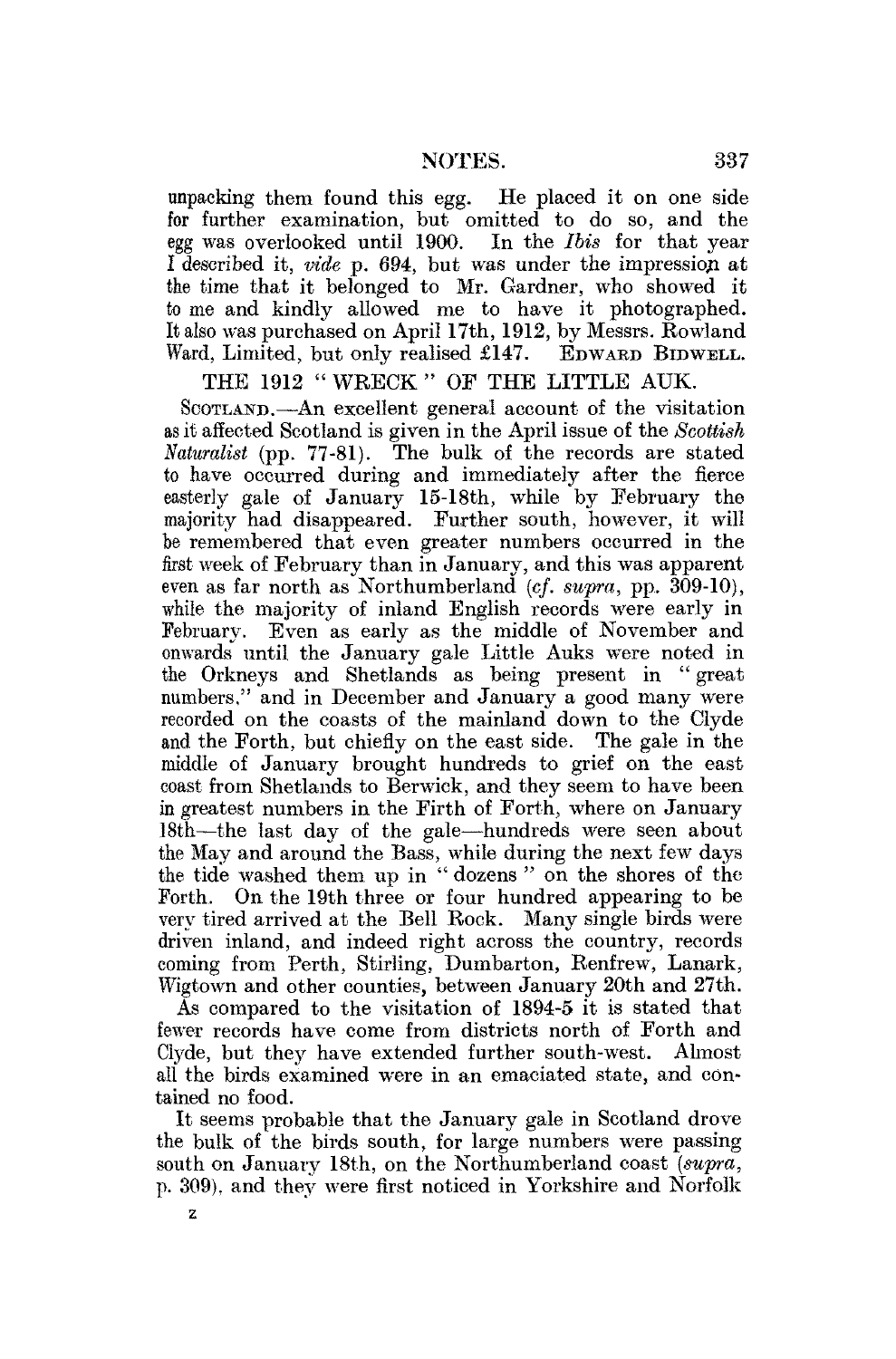on the 20th (pp. 283, 285). Then came the blizzard of February 1st and 2nd which swept great numbers on to the English coasts, while during the week or so following they were picked up, as our records witness, in all parts of the country, including, and north and east of, the counties of Sussex, Surrey, Buckingham, Gloucester, Worcester, Shropshire, Cheshire, and Lancashire.—H.F.W.

WESTMORLAND.—On February 8th a male just dead was found on the moor at Kirkby Lonsdale. On February 7th a keeper saw about thirty flying across the moor in a S.S.E. direction. They passed quite close to him (Hulme Wilson).

DERBYSHIRE.—One at Sawley Common on January 25th and one at Shardlow on February 18th. At least a dozen were taken in the county between January 25th and February 18th (F. C. R. Jourdain).

STAFFORDSHIRE. - One at Freeford Hall, Lichfield, on January 20th (J. R. B. Masefield).

NOTTINGHAMSHIRE.—Seventeen picked up in the county, all on the high roads (J. Whitaker, *Field,* 30.111.1912, p. 647).

ESSEX.—One alive on the water near Foulness Island, February 8th (F. J. Stubbs, *Zool,* 1912, p. 157).

#### FULMARS BREEDING IN ORKNEY.

WITH reference to the notes on this subject *(antea, pp. 198,* 228, 287), I was on the west coast of the mainland (at Birsay), in 1908, and then made inquiries about the Fulmar, and from what I could learn then there were a few at Stromness, and a colony at Costa Head. I saw two flying near the Brough of Birsay. In 1910 I found a small colony on the cliffs to the north of Marwick Head, and in 1911 there was a considerable increase there. W. J. BALFOUR KIRKE.

[Several pairs were recorded as breeding at the Black Crag near Stromness in 1907, *see* Vol. II., p. 374, but I did not see any there in 1908.—N.F.T.]

# UNCOMMON OCCURRENCES IN WEST SOMERSET.

CHIFFCHAFF *(Phylloscopus rufus).*—One was shot at Blackford on January 16th, 1912, and another on March 4th.

CROSSBILL *(Loxia curvirostra).*—A female was picked up in Blackford in the autumn of 1897 (?). It had sustained injuries to one of its wings.

GREAT SPOTTED WOODPECKER *(Dendrowpus major),*—A pair visited Blackford in the autumn of 1905. *D. minor* is fairly plentiful in the neighbourhood.

LITTLE OWL *(Athene noctua).*—A female was shot at East Cranmore (East Somerset), on December 14th, 1911.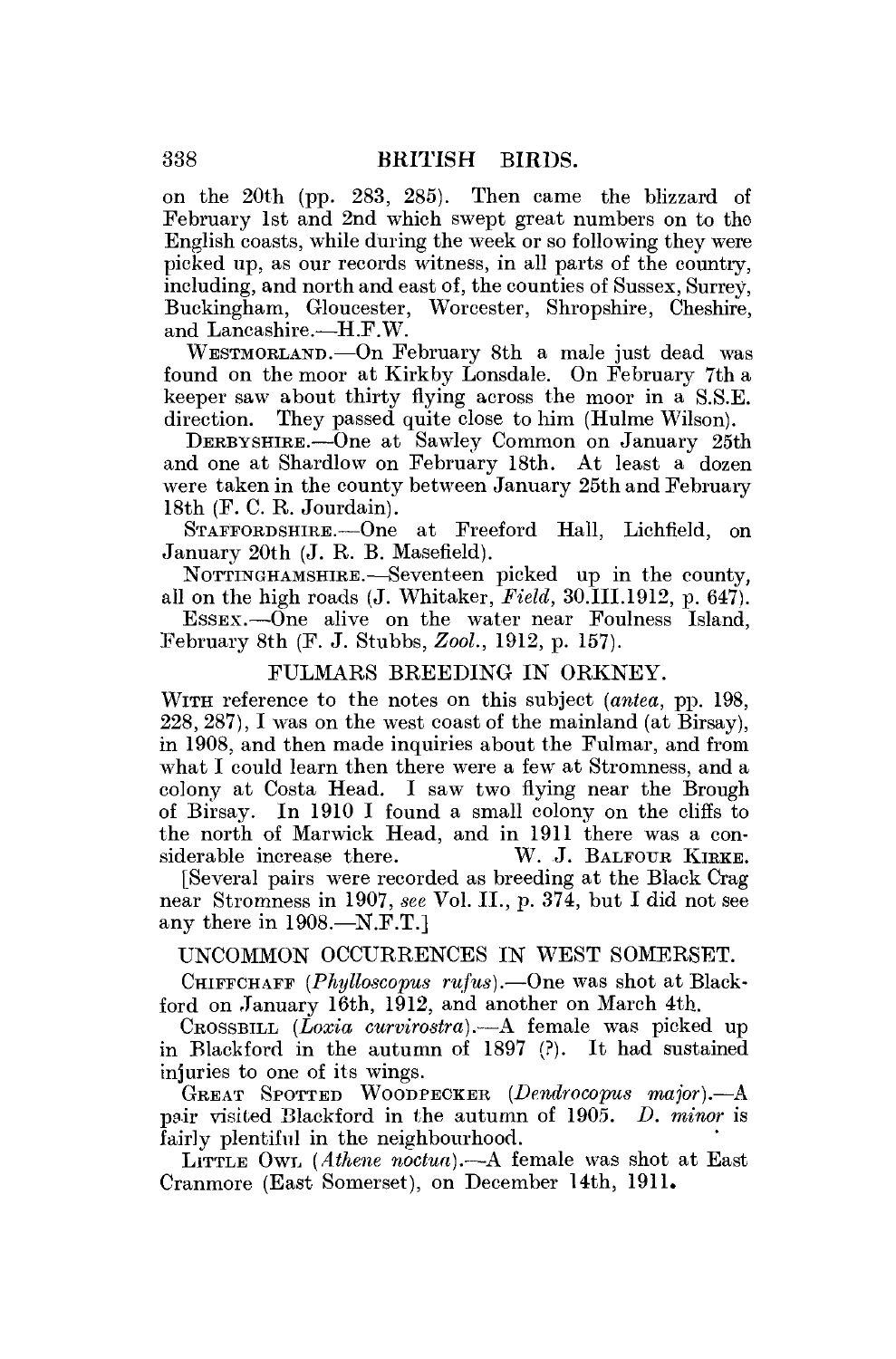HEN-HARRIER *(Circus cyaneus)*.—Seen in the early part of 1912, probably on two or three occasions, on Tealham Moor (Wedmore). A local gunner was about to recover a Lapwing which he had shot, when, to quote his own words, "a large<br>hawk, nearly all white, came along and took it away." This hawk, nearly all white, came along and took it away." is probably the same bird which  $\tilde{\mathbf{I}}$  saw on February 5th, and which another man saw later in pursuit of a "black and white curre " (Tufted Duck).

MERLIN *{Falco cesalon).*—-A female was shot at Blackford on January 18th, 1907. I saw another on Stoke Moor (Wedmore) in the winter of 1909.

BITTERN *(Botaurus stellaris).*—A male was shot on Wedmore Heath on December 28th, 1906. Three of these birds have been taken in this neighbourhood during the last twenty years, and one was seen on Stoke Moor (Wedmore) in the early autumn of last year.

PINK-FOOTED GOOSE (*Anser brachyrhynchus*).—One was ot on Wedmore Heath on January 15th, 1905. I saw a shot on Wedmore Heath on January 15th,  $1905$ . " plump " of eight on the Moor on January 17th, 1905.

GOLDEN-EYE *(Clangula glaucion).*—A female was shot on Tealham Moor on October 27th, 1910. Two more females were shot on the moor on February 5th, 1912, and two more, probably females, were seen later.

COMMON EIDER *(Somateria mollissima).*—A female was shot on Steart Island (Burnham) on November 29th, 1911, while a male was shot a few days previously. extremely poor condition.

SMEW (*Mergus albellus*).—Two females were shot on Tealham Moor (Wedmore) on January 4th, 1907. Another (a young male or adult female) was shot in the following winter.

QUAIL *(Cotumix communis).*—A female was shot on Tealham Moor on October 14th, 1911.

SPOTTED CRAKE *(Porzana maruetta).*—One was shot on Wedmore Heath on January 13th, 1905. The date of capture is interesting.

GREAT SNIPE *(Oallinago major).—One,* on Tealham Moor in the winter of 1906 (?).

BAR-TAILED GODWIT *(Limosa lapponica).*—An immature female was shot on Wedmore Heath on January 18th, 1912.

COMMON TERN *(Sterna fluviatilis).*—An immature female was shot on the Gore Sands (Burnham) on October 21st, 1909.

LITTLE GULL *(Larus minutus).*—An immature male was shot off Burnham on October 23rd, 1903.

GREAT SKUA *(Megalestris catarrhactes).—A* female was shot on the Gore Sands on October 25th, 1909.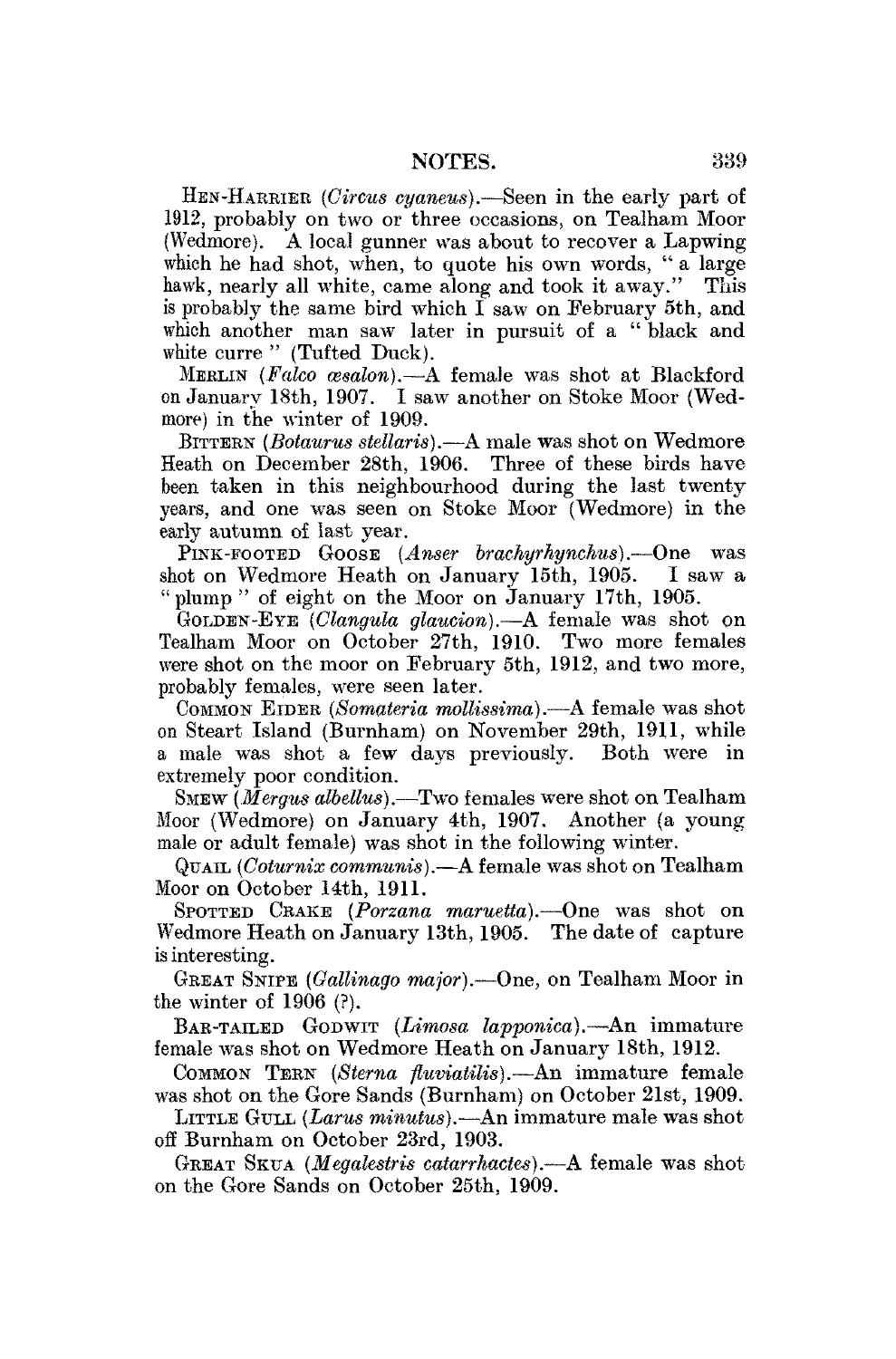LITTLE AUK *(Mergulus alle).—I* saw one on the Gore Sands in the autumn of 1909.

SLAVONIAN GREBE *(Podicipes auritus).*—An immature male was shot off Burnham on February 2nd, 1912.

F. H. L. WHISH.

#### RECOVERY OF MARKED BIRDS.

#### *Corrections.*

ROBINS (p. 312). No. F589, was marked and recovered on the dates recorded by Mr. J. R. B. Masefield, at Cheadle, Staffordshire, *not* by Mr. Leigh at Hampton-in-Arden. No. D325 was marked by Captain Seppings on January 29th, 1912, *not* June 29th, 1911. No. C405 was recovered on December 8th, *not* November 8th, 1911.

REED-WARBLERS IN IRELAND.—During a stay at the Tuskar Rock off the coast of Wexford in September and October, 1911, Professor C. J. Patten obtained two specimens of *Acrocephalus streperus* out of a party of five on September 19th *(Irish Nat.,* 1912, p. 50). Professor Patten announces these as the first occurrences of the species in Ireland, but in the next issue of the same journal  $(p. 84)$  he writes that a previous record by Mr. Barrington had escaped him, but he makes a further mistake in stating that this record had not been referred to in BRITISH BIRDS, whereas it was mentioned on p. 408 of Vol. II. Professor Patten also obtained a young Wagtail, which he thinks is specimen of *Motacilla flava*, on September 12th, 1911, and a Skylark which he considers to be *Alauda arvensis cantarella,* on October 5th, 1911, but he promises a further report on the identification of these two birds. It would seem more likely that the Skylark is an example of A.a. cinerea, the eastern form, which has been taken at Fair Isle (February 24th, 1906), than the very similar south European form *A. a. cantarella.—*H.F.W,

SWALLOW IN CORNWALL IN FEBRUARY.—A solitary Swallow *(Hirundo rustica)* was observed at Falmouth from February 29th onwards (N. Greaves, *Field,* 23.111.1912, p. 596). This bird may have wintered somewhere in the neighbourhood.

MEALY REDPOLLS IN LANARK.—A small flock of *Linota linaria* was seen at Stepps on January 7th, 1912 (J. Paterson, *Glasgow Nat.,* 1912, p. 63).